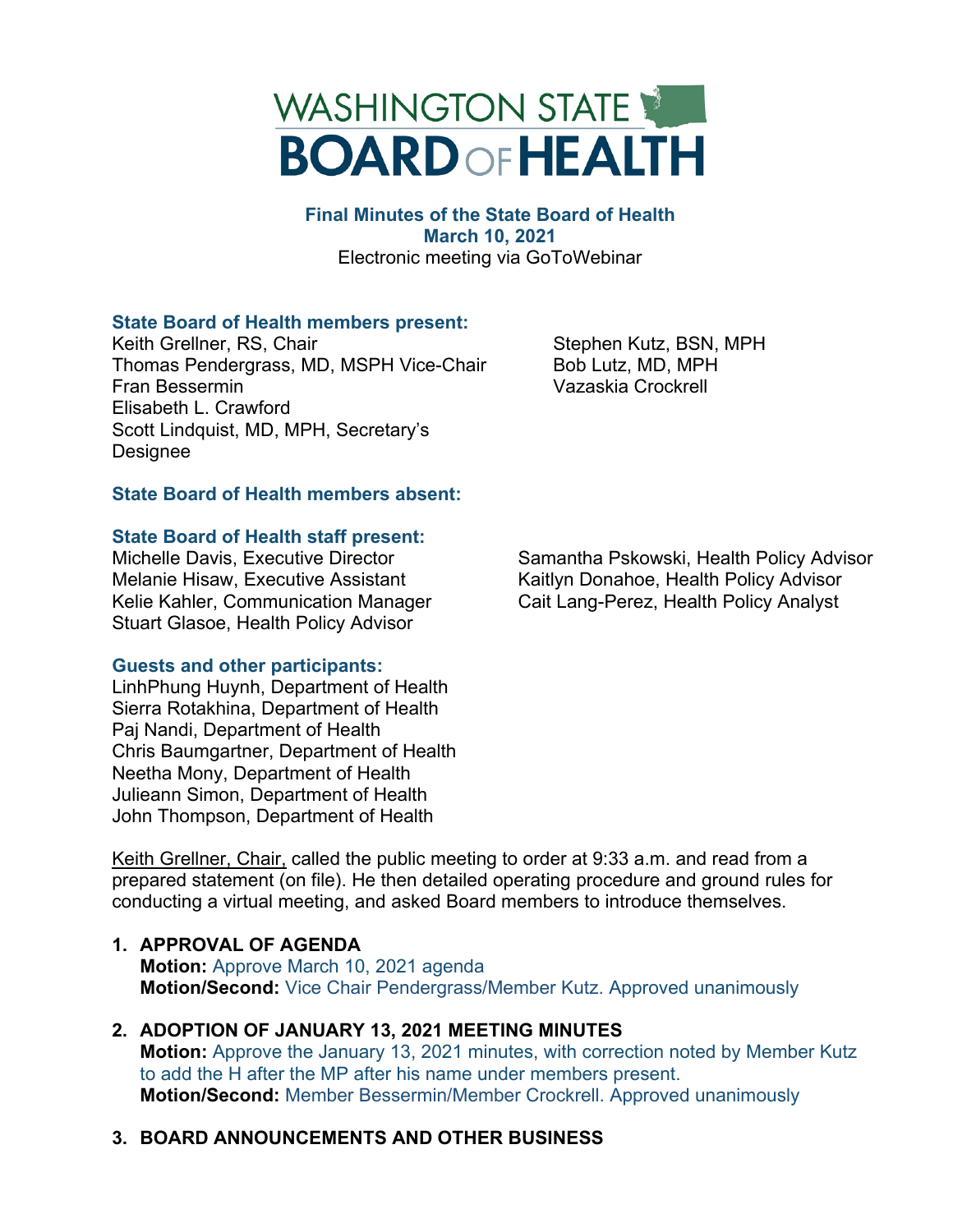Michelle Davis, Board Executive Director greeted the Board and directed Board members to materials in their packets under tab 3. She indicated that packet materials included Member Elisabeth Crawford's biography, meeting notes from a recent health promotion policy meeting on Feb. 11, which primarily focused on rule updates and preparation for the Board's March meeting, and a fact sheet regarding the Public Health Infrastructure Saves Lives Act. She indicated she had signed on in support of the federal legislation which is focused on sustained funding for foundational public health capabilities and includes grant awards to territorial health department and local health departments and tribal health departments.

Ms. Davis reported on Health Impact Review (HIR) activities and said the HIR Team has completed 9 Health Impact Reviews this legislative session. She said the team is currently finishing a review on SSB 5160 addressing landlord-tenant relations which will be sent out later today. She noted there are four additional HIRs in the queue, and the next review is on a bill addressing carbon emissions.

Ms. Davis said that Karen Sutherland, of Ogden Murphy Wallace PLLC, continues her investigation of the complaint the Board received regarding the SRHD administrator. She said Ms. Sutherland is currently reviewing records obtained through multiple public records requests to city and county government agencies, and that there is still one outstanding public record request for records from a municipality in Spokane County, which should be fulfilled in late March. She reported that Ms. Sutherland has interviewed several people, and after she completes her review of the public records, she will determine if additional interviews are warranted.

Elisabeth Crawford, Board Member, introduced herself and shared her background, work experience and passion about joining the Board and work.

# **4. DEPARTMENT OF HEALTH UPDATE AND NOVEL CORONAVIRUS (COVID-19) UPDATE**

Scott Lindquist, Secretary's Designee, State Epidemiologist for Communicable Diseases, Department of Health, gave an update on Novel Coronavirus (COVID-19), (see presentation on file, Tab 4a, pages 1-12).

Paj Nandi, Director of Community Relations & Equity, Department of Health, spoke on vaccine equity strategies and integrating a pro-equity approach into vaccine allocation and distribution. Mr. Nandi expanded on the strategies that include prioritizing allocation and support to providers who effectively serve disproportionately impacted communities and ensuring equitable access. He said this is an effort of teamwork, (see presentation on file).

Fran Bessermin, Board Member, gave kudos to Tri-County Health. She worked as volunteer in Stevens County, a population of 47,000 people. She was impressed with drive through mobile clinics, all appointments made by phone.

Thomas Pendergrass, Vice Chair, asked about expanding distribution, the challenge to reach out and how some problems hurt the equity work.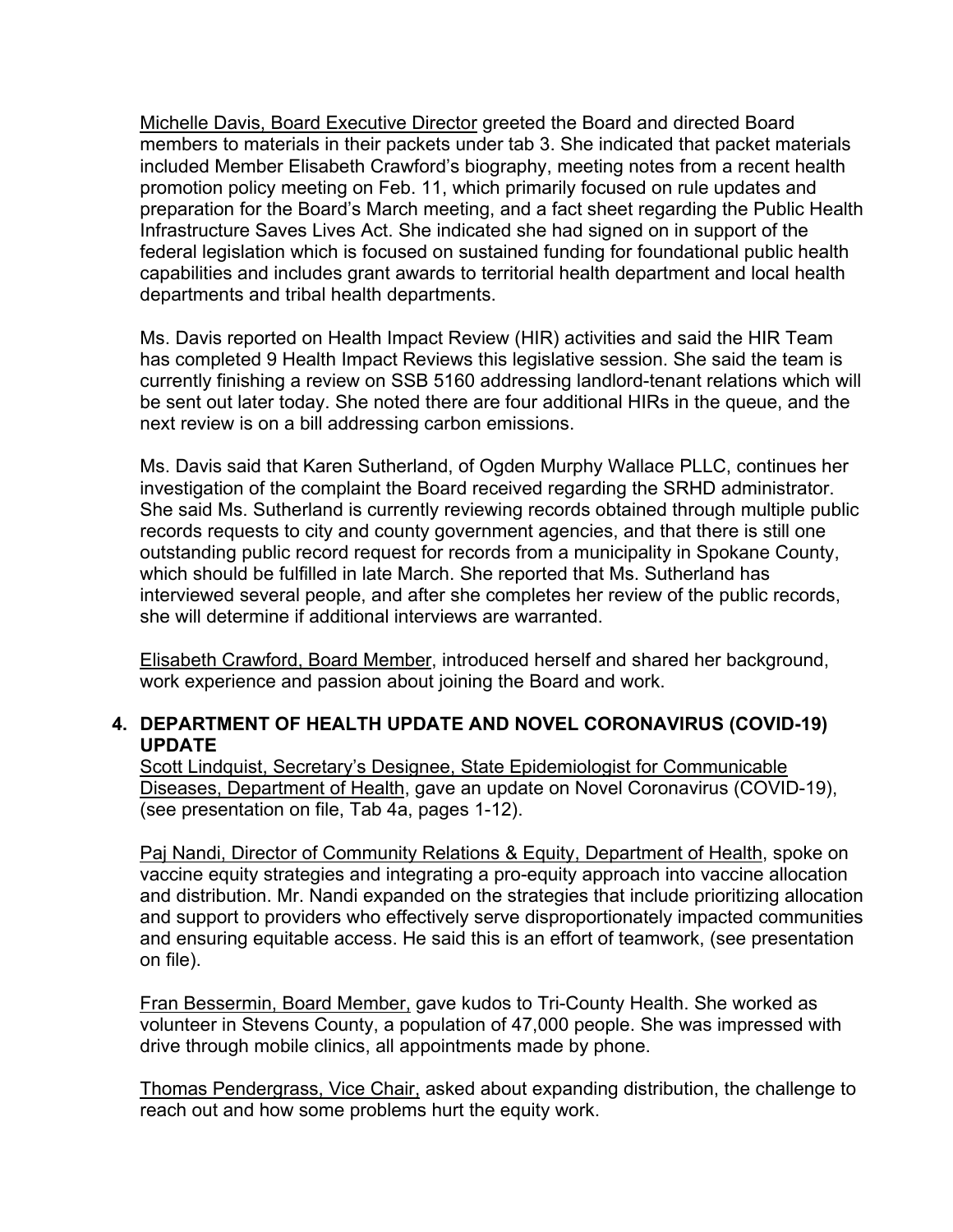Secretary's Designee Lindquist said the Governor's office has been very responsive. He said the Department of Health (department) balances the vaccine supply and receives thousands of emails a day, and the department works closely with the Governor's office. He noted this is a balance of demand in each community and moving forward as a state, conferring along the way with the Governor's office.

Vice Chair Pendergrass asked about vaccine for pregnant women and newborns.

Secretary's Designee Lindquist referred to a University of Washington Obstetrics study, which shows COVID complications in pregnant women are higher, and said there's no question that pregnant women should be targeted to be prioritized for vaccine. He said vaccine is needed to provide it.

Vice Chair Pendergrass commented on the need to incorporate the definition of efficacy. It is a misunderstanding and publicity is a huge disincentive.

Secretary's Designee Lindquist said he would recommend the J&J vaccine to his family. He commented on the need to continue to talk about any adverse events with these 3 vaccines.

Stephen Kutz, Board Member, thanked them for a great presentation. He asked about 16-year old's in the tiers. Secretary's Designee Lindquist agreed to look more closely at that.

Member Kutz thanked Mr. Nandi for his monumental task. He noted that some populations and languages aren't covered, such as Kankabal (in Mason county). He shared his worry for Indian people in the state and how we reach them, especially those members in urban areas.

Mr. Nandi acknowledged some challenges and restrictions they continue to work on with private and public entities. Many organizations overlap, there's a lot of intersectionality, and there might be local effort that they aren't capturing. Member Kutz shared his opinion that Washington leads the nation in these efforts.

Member Kutz asked Secretary's Designee Lindquist about masks, and when the state will come out with a version of protocols, such as recommendations for non-health care settings. Secretary's Designee Lindquist said the department is not going to create their own guidance on healthcare workers but noted that CDC is.

Vazaskia Crockrell, Board Member, thanked Secretary's Designee Lindquist, saying the information is very relevant and clear. She told Mr. Nandi that his presentation on racial equity is stellar. She said appreciates the strong statement and the strategies hit home on what we're doing as state to address the inequities and barriers and calling out the data being collected. Member Crockrell said she was honored to hear what is happening and the value of collaboration. She commented on her respect for Mr. Nandi's voice and his acknowledgement of his team and looks forward to hearing more about investment mapping.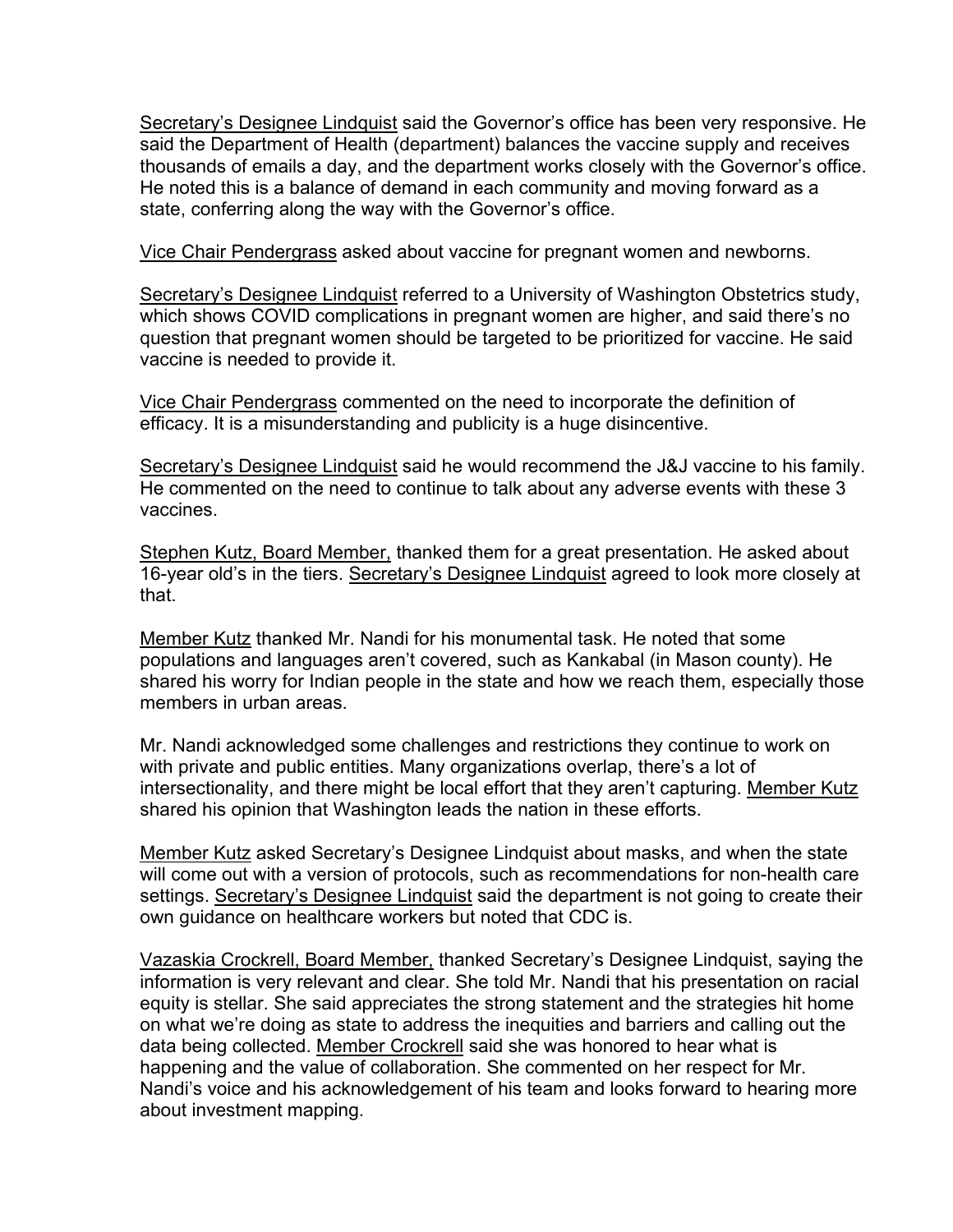Elisabeth Crawford, Board Member, thanked Secretary's Designee Lindquist and Mr. Nandi. Member Crawford is happy to hear this work exists and asked if the vaccine strategy is shared with local health jurisdictions (LHJs). Mr. Nandi confirmed this has been shared and DOH was are partnering with some to make sure strategies are aligned. He said the department is also working with the Hospital Association, saying all providers need to adhere to at least the minimum recommendations that are culturally responsible.

Secretary's Designee Lindquist said Governor Inslee is supporting all these equity efforts at the state level.

Ms. Davis acknowledged Mr. Nandi's work, saying his future plans will take him away from the department. She said commented on his service on the Governor's Interagency Council on Health Disparities (HDC) and his deep involvement in community engagement, the department Incident Management Team (IMT), and Language Access work. She said he created safe space for all employees to talk about difficult institutional racism issues. She said it's been a pleasure and honor to work with him, he leads with grace and humility and we are richer for his work. He will be missed.

Mr. Nandi thanked Ms. Davis, he did not expect this. Member Crockrell expressed her surprise and commented that Mr. Nandi is a gem and will always shine.

**5. PUBLIC COMMENT** (Note: Public Testimony on Item 9, Rules Hearing for Notifiable Conditions, Chapter 246-101 WAC will begin at 1:30 p.m.)

Chair Grellner, read from a prepared statement and gave each person 3 minutes to comment.

Mallory Baker, founder of WA CMV Project. Ms. Baker described the impact CMV has on infants and children as well as the importance of early identification and education. She thanked the Board for discussing her petition and proposes that Washington State includes CMV in newborn screenings.

Joe Kunzler, citizen, talked about the pandemic and thanked the Board in their efforts in battling COVID. He asked the Board to support ESBH1329 as a means of inclusion. Mr. Kunzler mentioned his past experience with the Board regarding the jet noise issue.

Bernadette Pajer, Informed Choice WA, said she's alarmed at Dr. Lindquist's comment and CDC for pregnant women to be vaccinated. She commented that this is an investigational product, and questioned women would accept the risk. All vaccines are Emergency Use Authorization (EUA). Ms. Pajer discussed EUA and the impact of potential adverse reactions facing individuals. She asked the Board to consider alternatives and asserted her position that saying that vaccinated folks are more safe is discriminatory. She said that never in history have healthy people been told to get a vaccination, and vaccination is pushed cradle to grave. She said they will not be sold to the pharmaceutical industry by our government. Please reevaluate aggressive campaigns.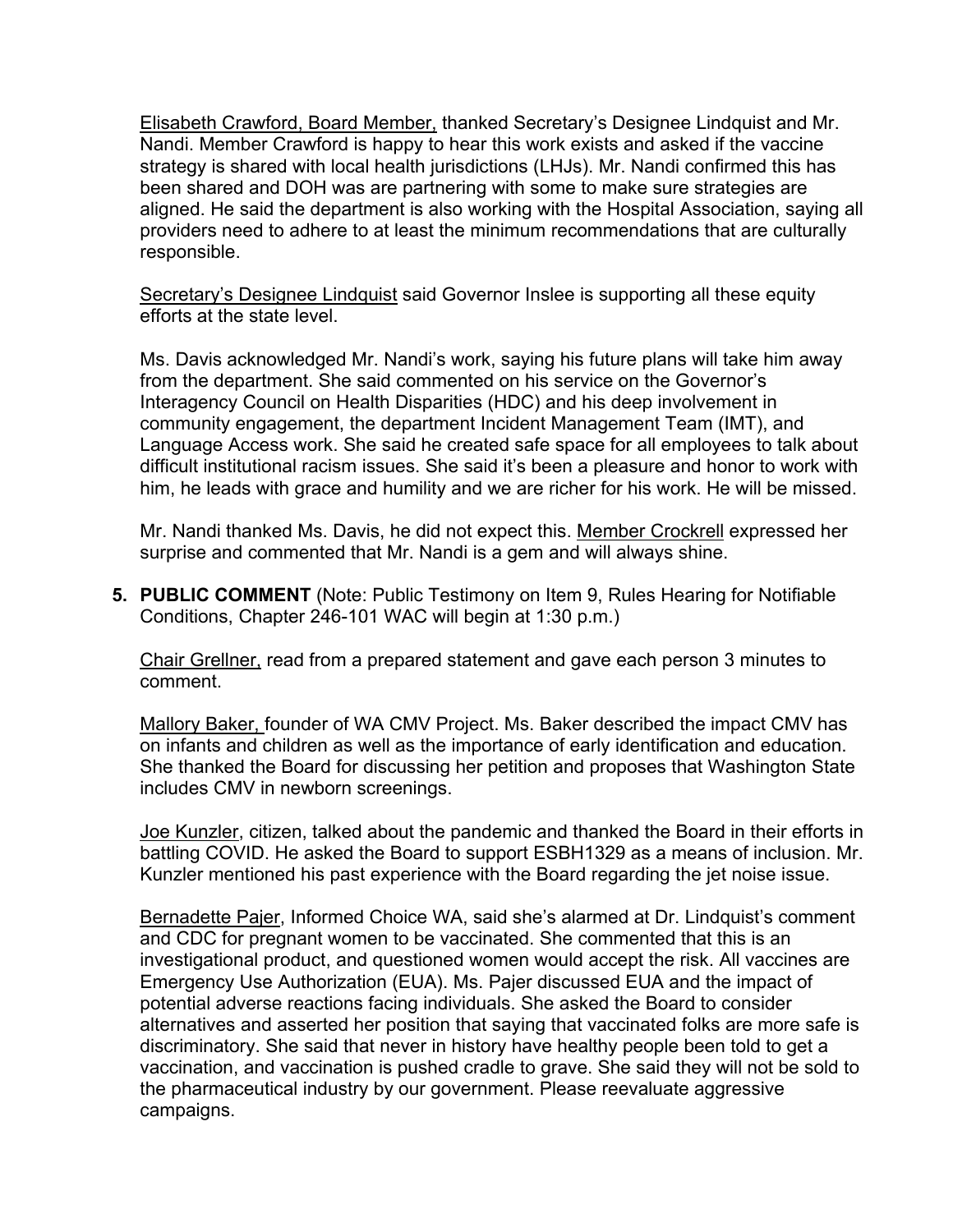Robert Runnells, a parent from Vancouver, welcomed Member Crawford to the Board and is happy to see of her expertise in occupational and environmental health. He talked about cloth masks, how they create adversarial environments for many employees in businesses. He said CDC's latest numbers show 1.32% less effectiveness, which is unprecedented. His daughter just recovered from a bacterial infection on her face, in the shape of the mask. Mr. Runnells asked the Board to look into the safety of wearing masks, to communicate real data and end the mask order for all children.

The Board took a break at 11:15 a.m. and reconvened at 11:30 a.m.

# **6. PETITION FOR RULEMAKING, WAC 246-650, NEWBORN SCREENING - CONGENITAL CYTOMEGALOVIRUS**

Vice Chair Pendergrass gave background on the petition and brief information on congenital cytomegalovirus (cCMV) and introduced Sam Pskowski, Board Staff.

Ms. Pskowski introduced herself and was joined by John Thompson, PhD, MPH, MPA, Office Director for Newborn Screening Program at the Department of Health introduced himself. Ms. Pskowski then provided a brief overview of the petition, the Board's authority, and stepped through the Board's process for adding a condition to the newborn screening panel. She also noted how cCMV would be different than the current condition screened for in the newborn screening panel (presentation on file).

Vice Chair Pendergrass stated that targeted screening is for those children that have failed the hearing screen. He said the screen looks for the antigen in urine or saliva of patient. Looking for virus in early first few weeks of life for testing. He pointed out this is not a heritable condition, it is acquired by those women who make it into adulthood having never been infected with Cytomegalovirus. He noted that the frequency of this condition is more prevalent than some other conditions that we screen and commented on the need for more information and time to pull this together.

Member Kutz asked how this condition would fit into the current newborn screening rules. Ms. Pskowski replied that hearing screening is not currently a requirement and often infants born outside of healthcare facilities do not receive one. Dr. Thompson noted that the timing would work, but the petition does not provide clarity on the where the diagnostic testing is conducted, the department's lab does screenings. He noted there are a lot of questions about implementation that need to be explored.

Secretary's Designee Lindquist noted that he previously trained under Dr. Gail Demmler-Harrison, an expert who conducts research on CMV. He said the best tests are by urine and saliva, not blood. Secretary's Designee Lindquist advised to convene a Technical Advisory Group (TAC) and he suggested for Dr. Demmler to be involved.

Member Crawford asked about the cost benefit. Vice Chair Pendergrass said there is no cost benefit information until more work is done. Member Crawford expressed support to gather more information.

Member Bessermin said we need to gather more information and a TAC is appropriate.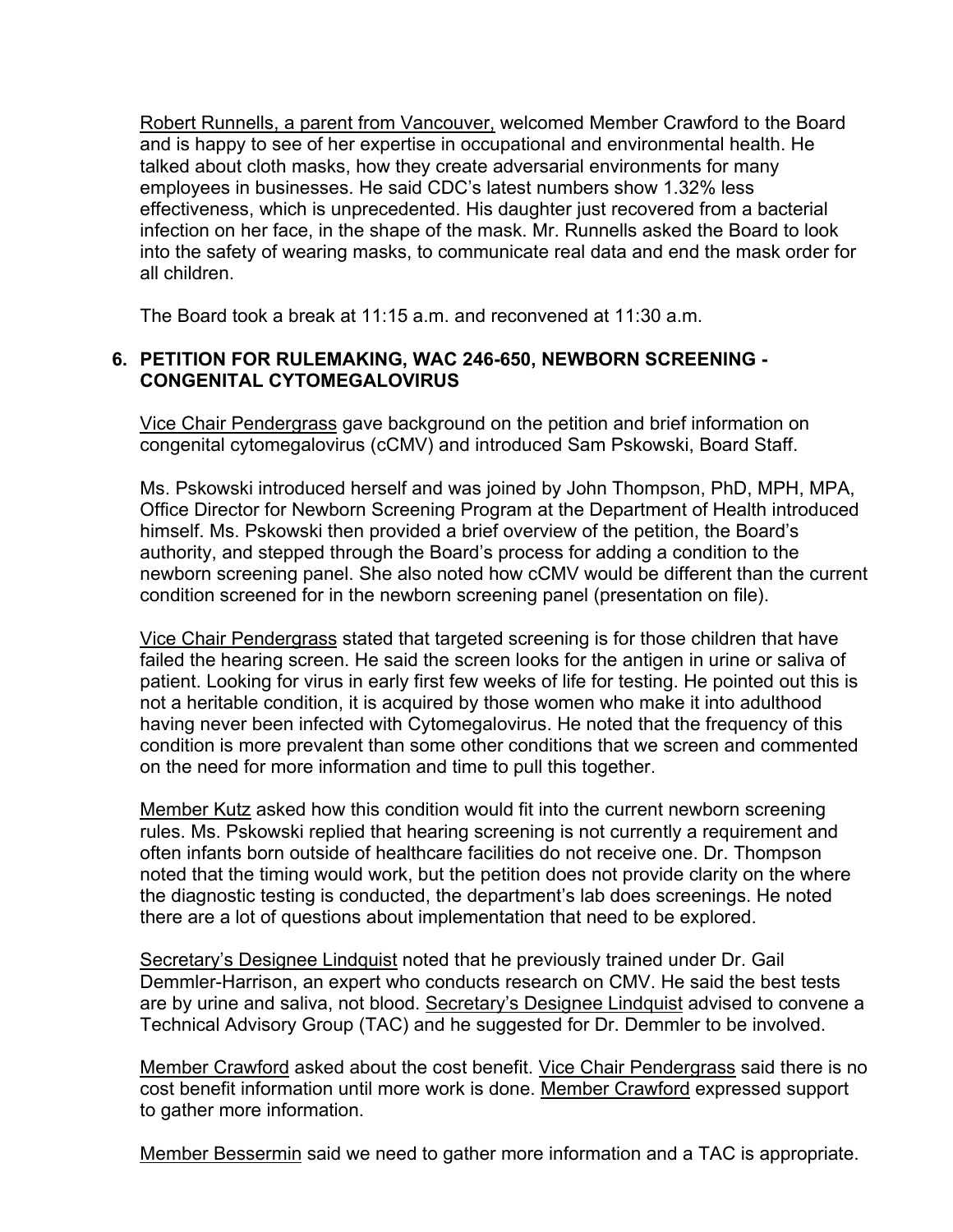Vice Chair Pendergrass said we need to gather more information, and regardless of what is done, this probably wouldn't be implemented to 2022 or 2023.

**Motion:** At this time, the Board declines the petition for rulemaking to establish new sections in chapter 246-650 WAC to require newborn screening for congenital cytomegalovirus for infants who fail the newborn hearing screening, but directs staff to compile additional preliminary information for presentation at the Board's October meeting so the Board can determine whether to establish a technical advisory committee to evaluate cCMV against the Board's criteria for adding conditions to the newborn screening rule.

**Motion/Second:** Kutz/Vice Chair Pendergrass. Approved unanimously.

Vice Chair Pendergrass added that we're not saying this is unimportant, but including this in the NBS program has a well-established process. Chair Grellner said he is happy with the motion, especially if we can bring in a national exert.

Member Kutz asked if newborn hearing loss is attributable to this? Vice Chair Pendergrass said this is part of due diligence. The first 6 months is a disproportionally large share and the next 6 months less so, but we need to do due diligence to make this work. Member Kutz asked if we need to look at the NBS hearing rule to bring this into compliance and Vice Chair Pendergrass answered yes.

# **7. UPDATE – COMMUNICABLE AND OTHER CERTAIN DISEASES, CHAPTER 246- 100 WAC**

Bob Lutz, Board Member, provided a brief background on the rulemaking project. He said that in 2020, the Legislature passed Engrossed Substitute House Bill (ESHB) 1551, Modernizing the control of certain communicable diseases (Chapter 76, Laws of 2020), which provides the Board with new rulemaking duties. Member Lutz introduced Board and Department staff who provided a update on the rules (presentation on file)

LinhPhung Huynh, Policy Advisor for DOH, provided the statutory background on ESHB 1551, the request legislation from DOH to modernize the control of certain communicable diseases (see presentation on file). She said the legislation sought to eliminate the exceptionalism of HIV in law and rule. Ms. Huynh said the legislation went into effect June 11, 2020 and makes several statutory changes that impact Board rules.

Samantha Pskowski, Board Staff, discussed the early collaboration with interested parties as well as the scope of rulemaking on chapter 246-100 WAC, Communicable and Certain Other Diseases. Ms. Pskowski experienced technical difficulties, and Ms. Huynh filled in and discussed the specific revisions to the chapter, including removal of references to pre- and post-test counseling, inclusion of new terms including bloodborne pathogens, ensuring references are up-to-date and appropriate, and using people-first language in reference to HIV.

Kaitlyn Donahoe, Board Staff, discussed revisions in chapter 246-101 WAC related to the communicable disease rulemaking project that were made in the proposed notifiable conditions rules that will be considered by the Board later today. She said that due to the overlapping projects, Board staff felt it was advantageous to incorporate revisions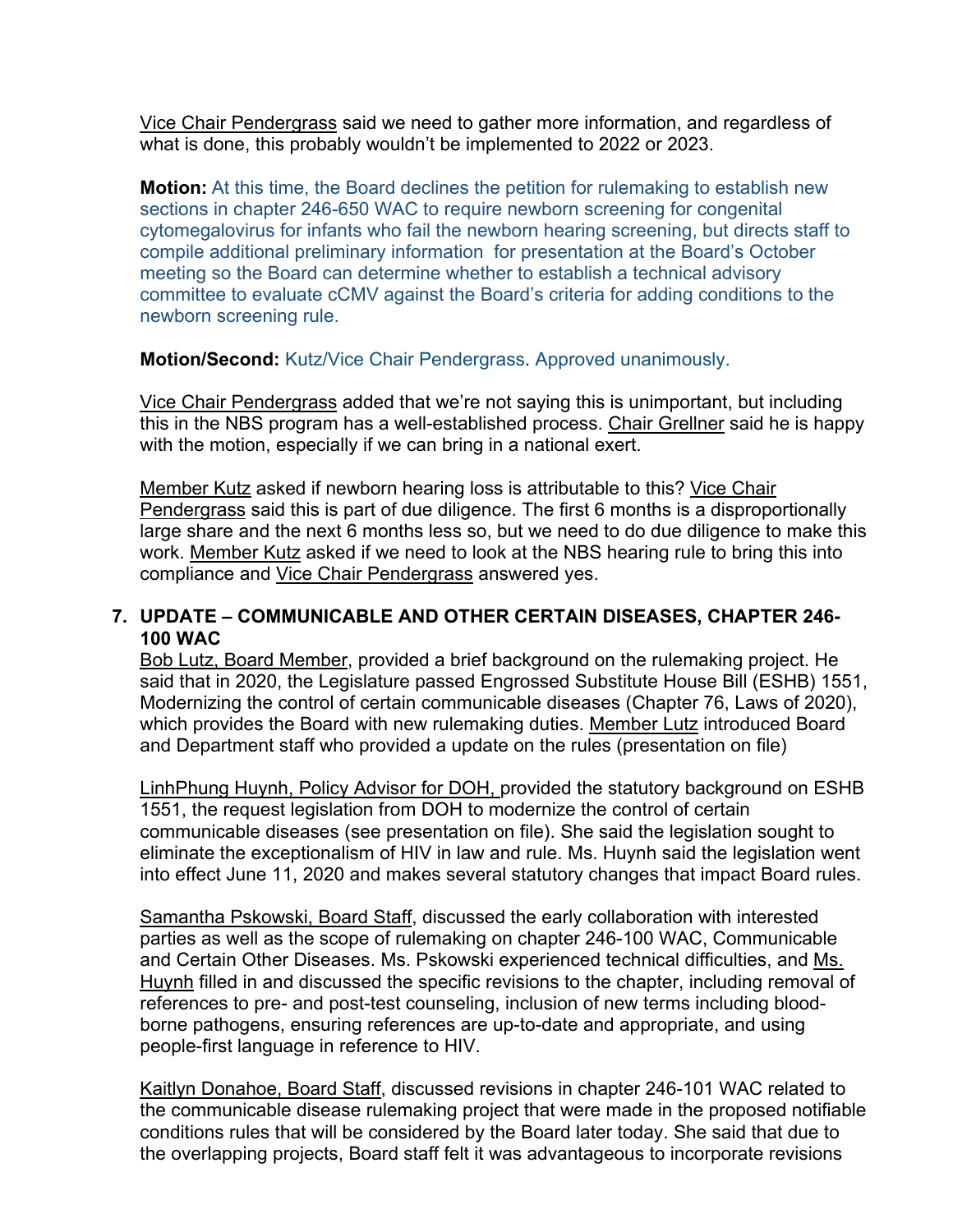now rather than wait until the conclusion of the notifiable conditions rulemaking, resulting in a very lengthy timeline for the communicable disease project. She detailed the revisions, including policy and editorial revisions made in alignment with statutory changes and edits made to use people-first language in reference to HIV. She then discussed the anticipated rulemaking timeline, including an anticipated briefing and rules hearing in Summer and Fall 2021.

Secretary's Designee Lindquist said he supported this work and commented on the quality of the presentation. Member Lutz echoed Secretary's Designee Lindquist, saying this is a long time coming, going back 4-5 years and everyone in local public health is affected by outdated laws. Member Crockrell gave kudos to staff on a great presentation.

#### **8. DELEGATED RULEMAKING – NATIONAL SHELLFISH SANITATION PROGRAM (NSSP) REFERENCE IN CHAPTER 246-282 WAC, SANITARY CONTROL OF SHELLFISH**

Chair Grellner introduced the topic. Stuart Glasoe, Board Staff, started the briefing but lost audio/video connection. Chair Grellner stepped in and explained that this is an administrative matter that the Board addresses every couple years to update the reference to the most recent version of the National Shellfish Sanitation Program (NSSP) Model Ordinance in the Board's shellfish sanitation rules, chapter 246-282 WAC. He said the Department of Health requested delegation of rulemaking authority, as allowed under Board authority, to do this work and update the reference to the 2019 version of the NSSP Model Ordinance. He drew attention to the draft motion in the cover memo for Board consideration.

**Motion:** The Board delegates to the Washington State Department of Health rulemaking authority to update and revise WAC 246-282-005 to reference the 2019 National Shellfish Sanitation Program (NSSP) Model Ordinance.

**Motion/Second:** Vice Chair Pendergrass/Member Bessermin. Approved unanimously**.**

The Board recessed for lunch at 12:33 p.m. and reconvened at 1:30 p.m.

# **9. RULES HEARING – NOTIFIABLE CONDITIONS, CHAPTER 246-101 WAC**

Stephen Kutz, Board Member, introduced the topic and provided a brief background on the rulemaking project (see memo on file), and noted that this has been four years of hard work and provided background information, including historical timeline, on the rule and statutory authority. Member Kutz introduced Kaitlyn Donahoe, LinhPhung Huynh, and Sierra Rotakhina (presentation on file).

Sierra Rotakhina, Department of Health, provided information on the collaboration efforts and identified those interested parties who were engaged. Noted the community partnership to ensure the race, ethnicity, and language information in the rule were sufficient. Ms. Rotakhina provided an overview of the key proposed revisions, including changes to existing conditions, new conditions, changes to requirements for veterinarians and the State Department of Agriculture, the inclusion of enhanced service facilities, local health jurisdiction reporting, and administrative changes.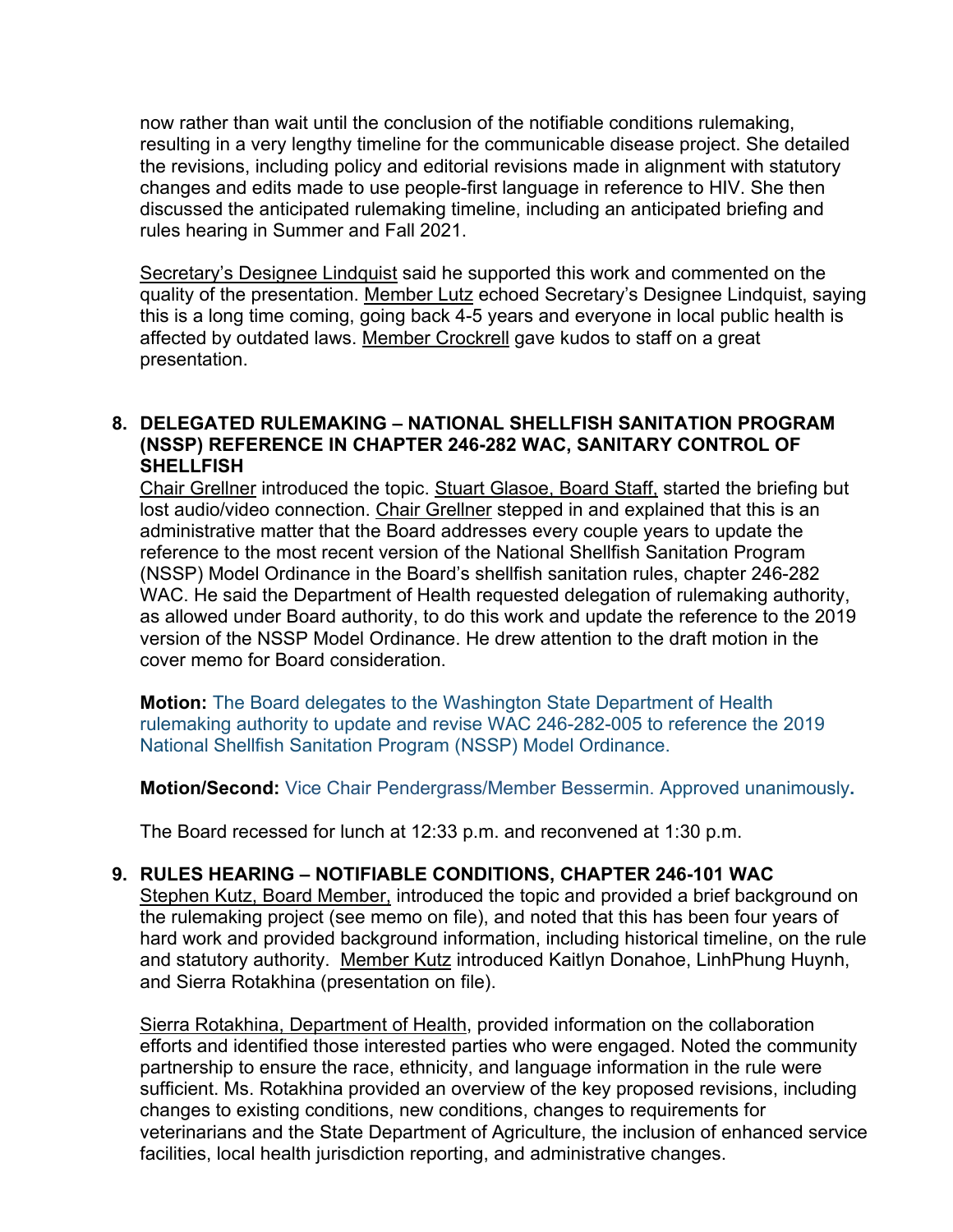LinhPhung Huynh, Department of Health, provided an overview of the comments received related to aspergillosis and additional demographic reporting and provided staff recommendations for how to address the comments received. She recommended that no changes be made to the proposed rules related to aspergillus as it was outside of the scope of rulemaking, and no changes be made related to additional demographic reporting as it would require a significant delay in implementation. Ms. Huynh noted that these topics should be considered by the Board in future rulemaking.

Kaitlyn Donahoe, Board Staff, provided an in-depth overview of the comments related to COVID-19 and a request for a delayed implementation date. She recommended no changes based on these comments. Ms. Donahoe provided review of non-substantive technical amendments that were suggested by staff and outlined the next steps.

Chair Grellner asked Ms. Lopez a procedural question. Chair Grellner opened the meeting for public testimony and read from a prepared statement (on file) at 2:00pm, allowing for 2.5 minutes per person.

# Testimony:

Tina Abdul-Aziz, representing African leaders in Washington State, said that she speaks Kiswahili, which is the most spoken language in Africa. She said our state has many people who speak many different languages from many ethnic backgrounds, and that their data must be known. She said that with the pandemic impacting us in each of our communities, the collection of data is important now and going forward, including country of origin, race, and ethnicity.

Nadine Guyo, Filipino Health Board, said that the Filipino Health Board stands by the Community Health Board Coalition's recommendations submitted to the Board. She mentioned the importance of obtaining disaggregated data in our community, and that Filipinos are often grouped with Asian category; Filipino diaspora is part of a diverse group. She said the specific needs are unique—the Filipino American community is at a disadvantage when they are lumped in a broad category that makes it seem like the Asian community at large are doing well, and that disaggregated data is needed to accurately represent community.

Sandra Huber, Community Health Board Coalition, said the Coalition is a collective of 15 health boards with over 400 members representing BIPOC communities in Washington. She said the Coalition supports adding COVID-19 and the disaggregation of race, ethnic, and linguistic data, and has been working with former Secretary of Health, John Wiesman, and staff from the Department of Health and Public Health Seattle-King County on this urgent need for data. She said that lack of data makes our communities invisible, and we cannot see the disparate impact of COVID-19. She said the Coalition demands the addition of birthplace and indigenous identity reporting to the rule, and that collecting complete disaggregated data helps dismantle historical racism in our institutions.

Juniper Moon, African American Health Board, said that the African American Health Board stands by the Community Health Board Coalition's recommendations submitted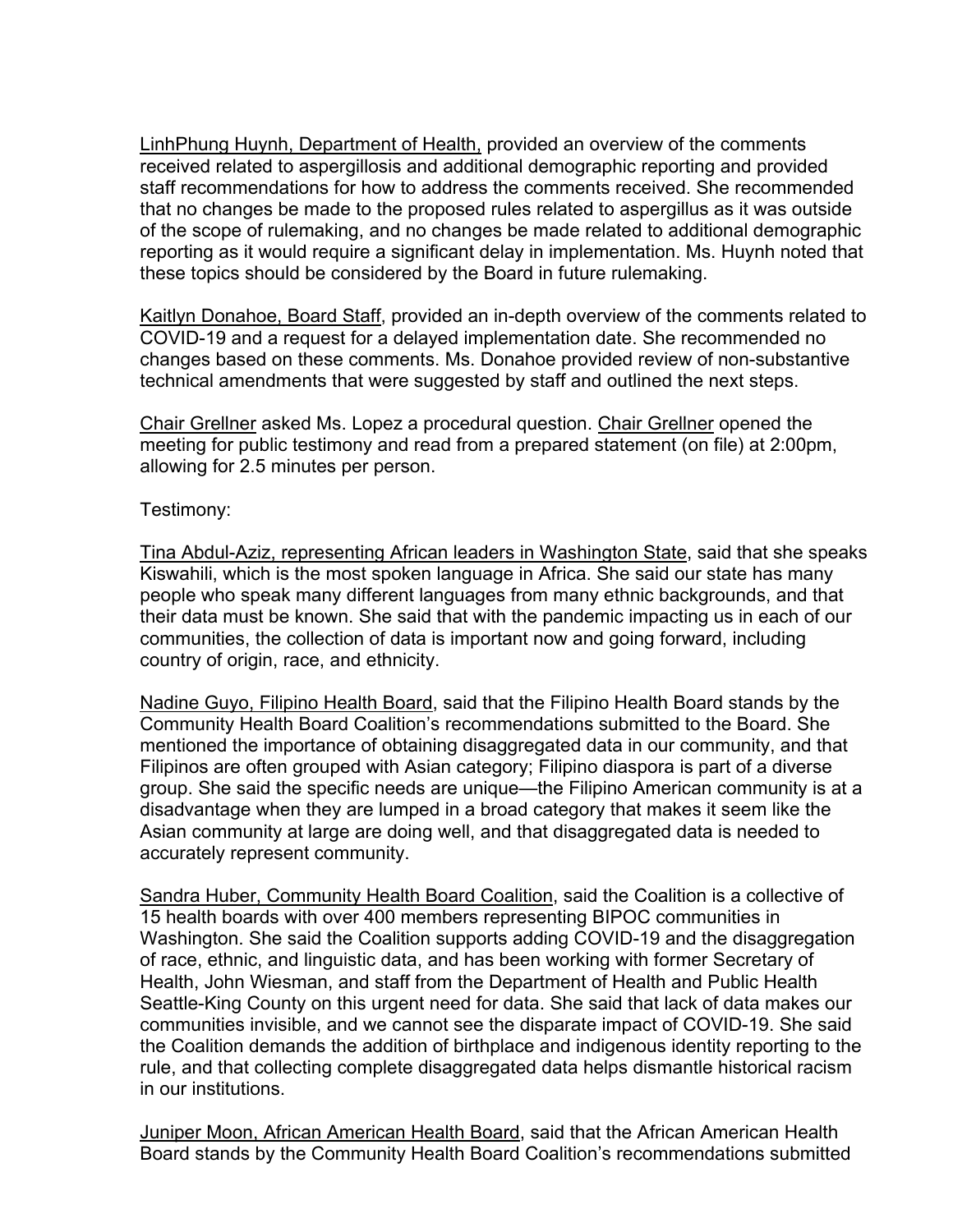to the Board. She said that often in the African American community, we are lumped into a seemingly homogenous group, but we know there are diverse needs and identities, and inequities in health care. She said we need more informative data to achieve health equity, and not compound inequities. She said the data can be used to develop culturally specific messaging to reach communities and those impacted disproportionately.

Robin Narruhn, Community Health Board Coalition, said that as co-chair of the Community Health Board Coalition, a doctorally prepared nurse researcher, Pacific Islander and Marshallese, her community has experienced very high rates of COVID-19. She said the Marshallese community represents 1% of the community but one third of all COVID-19 cases, and without data disaggregation we would not know this and be able to implement effective change. She said that disaggregated data informs health equity initiatives and health policy, and urges Board to include COVID-19 in the rule adopt and implement this rule as soon as possible. Ms. Narruhn also read testimony from Afghan Health Board, which agreed that collection of disaggregated data is a critical step to gaining increased knowledge about how the pandemic is disparately impacting communities and allows for culturally and linguistically appropriate services.

Jiquanda Nelson, African American Health Board, said the African American Health Board fully supports the addition of COVID-19 to the list of notifiable conditions and inclusion of race, ethnicity, and language reporting. She said she previously served as the Director of Equity, Inclusion, and Diversity at Kaiser Permanente and understands the desire to incorporate equity in the health care system. She said numbers and data will not mean anything unless they are supported and contextualized by stories and narratives that show the uniqueness of community and their experiences, and that the addition of COVID-19 to the list of notifiable conditions allows us to do that.

Lan Nguyen, Vietnamese Health Board, said the Vietnamese Health Board is a grassroots organization supporting the needs of the Vietnamese community in Washington, and supports the collection of fully disaggregated data for race, ethnicity, and language, the addition of COVID-19 as notifiable condition, and immediate implementation of this rule. She said disaggregated data is particularly important for the Southeast Asian community as the Asian group is underrepresented in the data for COVID-19 in Washington. She said the Vietnamese-speaking community has been disproportionately impacted by COVID-19 hospitalizations, and that cases in the Vietnamese-speaking community has increased 9-fold in the last couple months. Ms. Nguyen said we need disaggregated data to systematically reveal disparities and inform equitable allocation of resources.

Jeb Shepard, Washington State Medical Association, said he appreciates the need for this rulemaking, as it hasn't been updated since 2011, as well as the hard work staff has put into this rule and the testimony being heard today. He said he implores the Board not implement this rulemaking until some period of time after the public health emergency is declared over. He said the health care system has been turned upside down by the COVID-19 pandemic, and with a severe reduction in patient volumes many practices are struggling to keep their doors open. He said implementing a major overhaul that would impose more than minor costs is not appropriate at this time.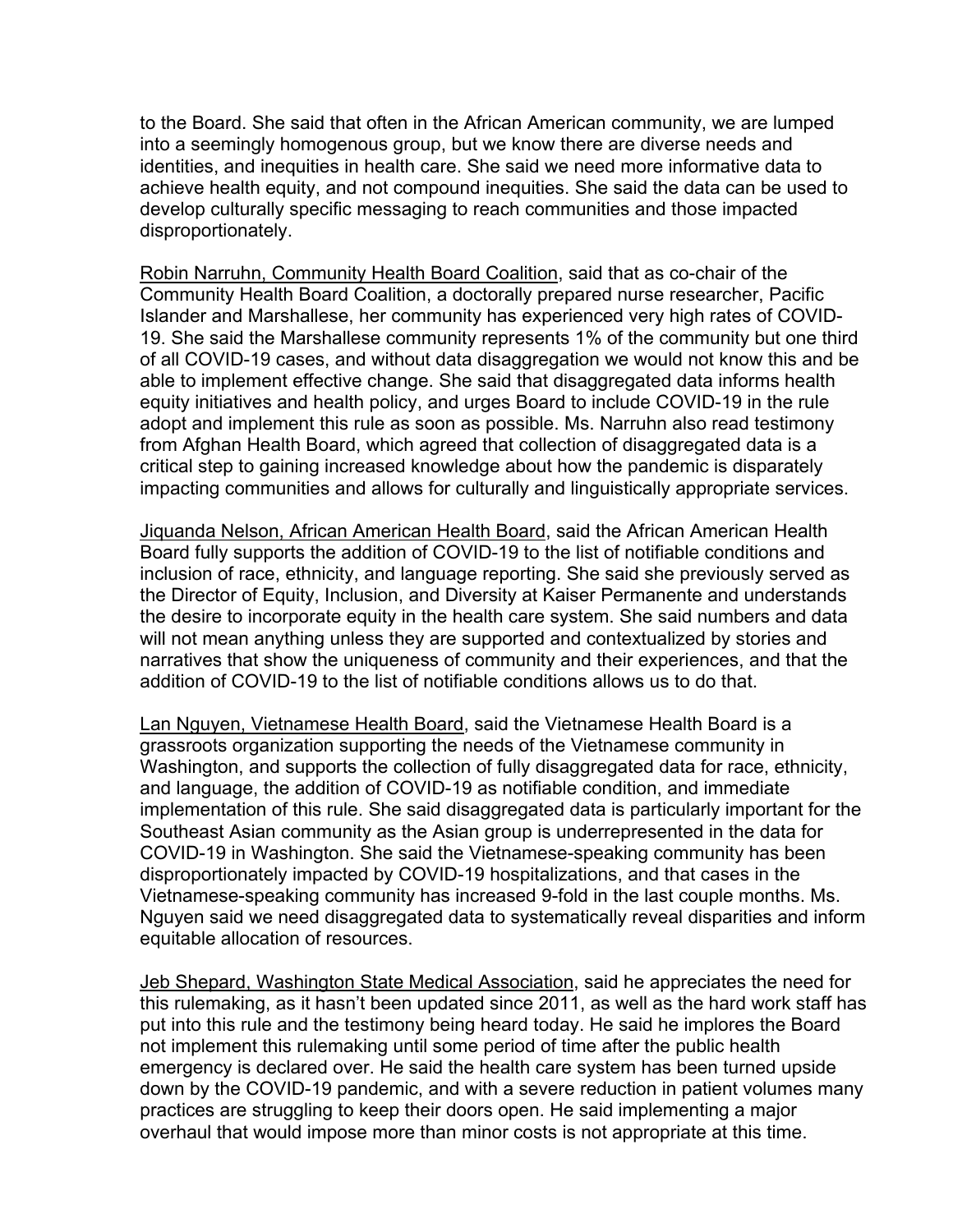Thyda Ros, Khmer Health Board, said the Khmer Health Board stands by the Community Health Board Coalition's recommendations submitted to the Board. She said that disaggregated data informs policy and allows government to best allocate resources. She said the Khmer community is often left out as they are lumped into the "Asian" category, which doesn't tell real story of the struggles in the community. Ms. Ros said they are interested to know the status of how people come to the U.S., which can help policymakers determine the level of support needed, particularly refugees who suffer trauma and distress.

David Streeter, Washington State Hospital Association, said he applauds the work to modernize the notifiable conditions rule, and said that expanded disaggregated data for race, ethnicity, and language will ensure state has data to ensure equitable policies and decrease health inequities. He noted that many hospitals are currently collecting this data so that we can understand the impact of COVID-19 and other conditions on communities of color. He recommended that the Board align these requirements with pending legislation that requires hospitals to collect disability status, sexual orientation, and gender identity data. Mr. Streeter echoed the recommendation of the Washington State Medical Association's to delay the implementation date until after the public health emergency is over.

Lisa Templeton, Citizen, requested omitting COVID-19 provisions from the proposed rules. She said COVID-19 is an infection with a high recovery rate, and that incorporating it into permanent rule seems unnecessary. She also noted her concerns with accuracy of COVID-19 PCR tests, and the limitation of freedom of movement for suspected cases. She asked the Board use resources to educate the community instead, and perhaps add the expanded demographic categories to the temporary rule.

Lauri St. Ours, Washington Health Care Association, said the COVID-19 pandemic has brought the issue of reporting of notifiable conditions info sharp focus. She commended staff working on this project; they pulled together a last-minute meeting with us to address our questions and concerns with the rules. She said she believes these rules are complex and requires detailed guidance, which her organization is ready to work on with staff. She echoed the recommendation from the Washington State Hospital Association and Washington State Medical Association to delay implementation until a time certain after the public health emergency.

Zainab Al-Tameemi, Iraqi-Arab Health Board, said she fully supports data disaggregation in the rule and echo the Community Health Board Coalitions recommendations. She said the majority of the Iraqi and Arab community are refugees and immigrants with limited English proficiency and unique health needs, and it has been obvious to us that the disparities in accessing the health system have become deeper during pandemic. She said her community members are facing difficulties in accessing appointments and resources due to language barriers. She said data disaggregation will help us understand their medical needs and provide linguistic support to these communities so they can access and navigate the health system on their own.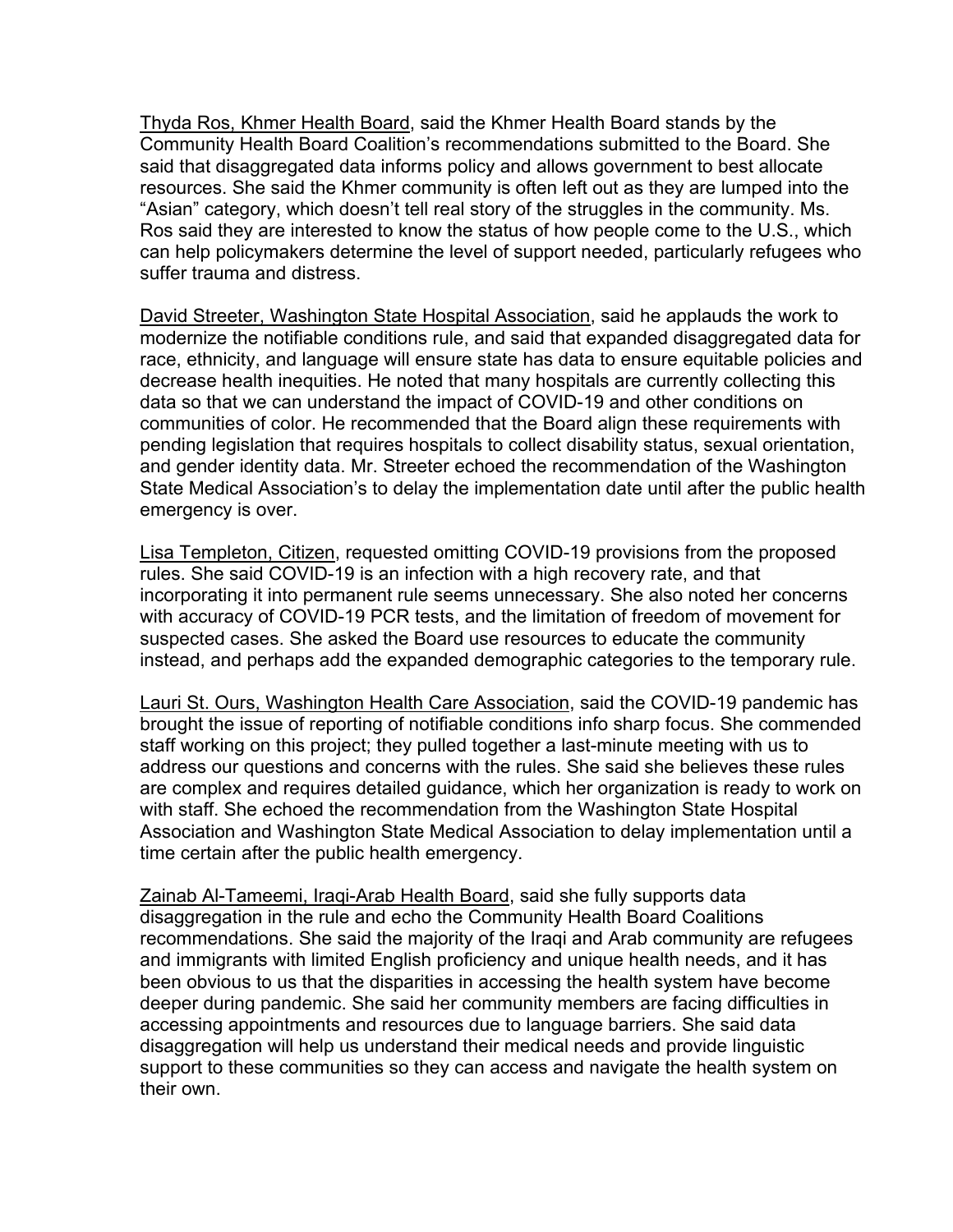Vice Chair Pendergrass point of clarification, COVID is on the list of those reported already and he agrees that knowing about special populations is beneficial. These changes provide a reasonable database for analysis and evaluation.

Secretary's Designee Lindquist said these rules are so delayed its embarrassing. The infrastructure of this rule, we are 10 years out of synch. He wants to be clear, what DOH would prefer is that these rules are addressed in the shortest cycle possible, 2 years, so we are not in the same position as currently.

Member Kutz noted that we have delayed multiple times and talked for four years and he recommends not delaying any further.

Lilia Lopez, AAG, asked about the agreed upon revisions, are those the staff recommendations? Vice Chair Pendergrass said yes. Chair Grellner said this is the right thing to do as we have heard and discussed. He stated that for local and state health, we are taking this on when our legislature has still not funded Foundational Public Health Services (FPHS) and not fully Communicable Disease. This will require a little more work on all our parts, but it is the right thing to do. He said we should use this as a call to our legislature to fund the FPHS. He acknowledged the hospital and medical association and part of him wants to agree and when he thinks about the four years of work put into this as identified by other members and knowing we still have another 10 months to implementation, he feels the urgency to move forward. God forbid something awful happen we can look at this again, but it is right to move forward with the January implementation date.

Member Crockrell mentioned the quote by MLK Jr., there is always a right time to do the right thing and I think this is the right time.

**Motion:** The Board adopts the proposed amendments to chapter 246-101 WAC as published in WSR 21-04-136 with revisions agreed upon at today's meeting. The Board directs staff to file a CR-103 and establish a January 31, 2022 effective date.

**Motion/Second:** Vice Chair Pendergrass/Member Lindquist. Approved unanimously.

#### **10.COVID-19 EMERGENCY RULE**

Scott Lindquist, Secretary's Designee, State Epidemiologist for Communicable Diseases, Department of Health provided an introduction to the item and noted the emergency rule will expire on March 31, 2021 and the permanent rule will not be effective until January 31, 2022. This is proposing to adopt a third rule to extend for another 120 days. He introduced Board staff, Kaitlyn Donahoe.

Kaitlyn Donahoe, Board Staff shared a brief presentation (on file) on the emergency rule and noted it was very similar to that which was shared in November related to COVID-19 emergency rule reporting.

Vice Chair Pendergrass, said it looks like the CR103 for the Notifiable Conditions will be implemented but not activated until January 22, 2021. Ms. Donahoe responded that yes, and in the meantime, we will need emergency rules, which reflect the HHS requirements.